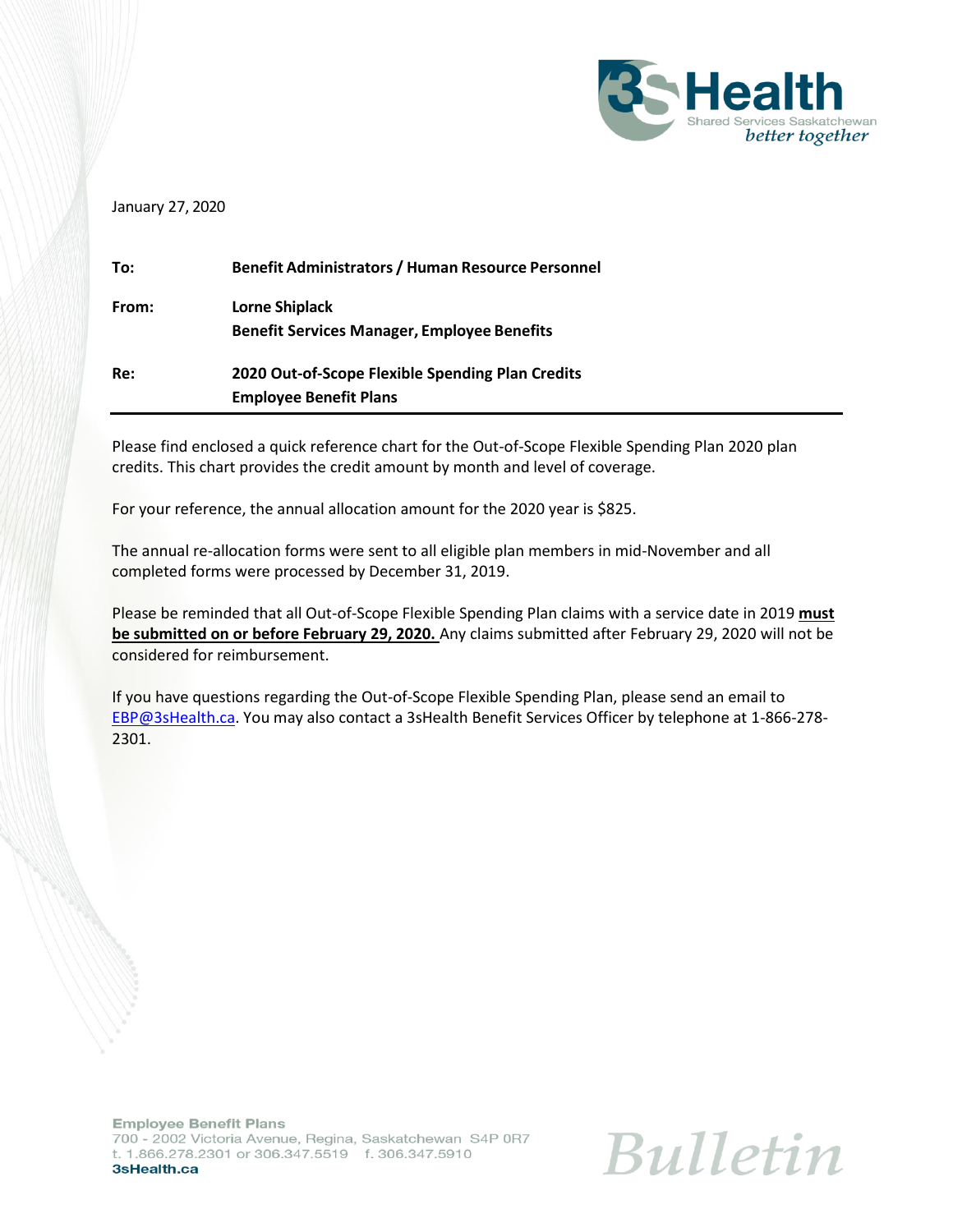

# 2020 Flexible Spending Plan Credits

As per plan guidelines, when an employee becomes eligible their credit amount is pro-rated based on the number of months remaining in the calendar year (excluding the month of eligibility even if they became eligible on the  $1<sup>st</sup>$  of the month). The calculations for 2020 are as follows:

#### **\$825 x level of coverage% x (remaining months/12 months in the year) = \$ credit amount**

#### **Eligible in January 2020**

*(Eligibility dates from January 1st – 31st)*

| <b>Level of Coverage</b> | <b>Calculation</b>   | <b>Credit Amount</b> |
|--------------------------|----------------------|----------------------|
| 50%                      | \$825 x 50% x 11/12  | \$378.13             |
| 60%                      | \$825 x 60% x 11/12  | \$453.75             |
| 70%                      | \$825 x 70% x 11/12  | \$529.38             |
| 80-100%                  | \$825 x 100% x 11/12 | \$756.25             |

#### **Eligible in February 2020**

*(Eligibility dates from February 1st – 29 th)*

| <b>Level of Coverage</b> | <b>Calculation</b>   | <b>Credit Amount</b> |
|--------------------------|----------------------|----------------------|
| 50%                      | \$825 x 50% x 10/12  | \$343.75             |
| 60%                      | \$825 x 60% x 10/12  | \$412.50             |
| 70%                      | \$825 x 70% x 10/12  | \$481.25             |
| 80-100%                  | \$825 x 100% x 10/12 | \$687.50             |

#### **Eligible in March 2020**

*(Eligibility dates from March 1st – 31st)*

| <b>Level of Coverage</b> | <b>Calculation</b>  | <b>Credit Amount</b> |
|--------------------------|---------------------|----------------------|
| 50%                      | \$825 x 50% x 9/12  | \$309.38             |
| 60%                      | \$825 x 60% x 9/12  | \$371.25             |
| 70%                      | \$825 x 70% x 9/12  | \$433.13             |
| 80-100%                  | \$825 x 100% x 9/12 | \$618.75             |

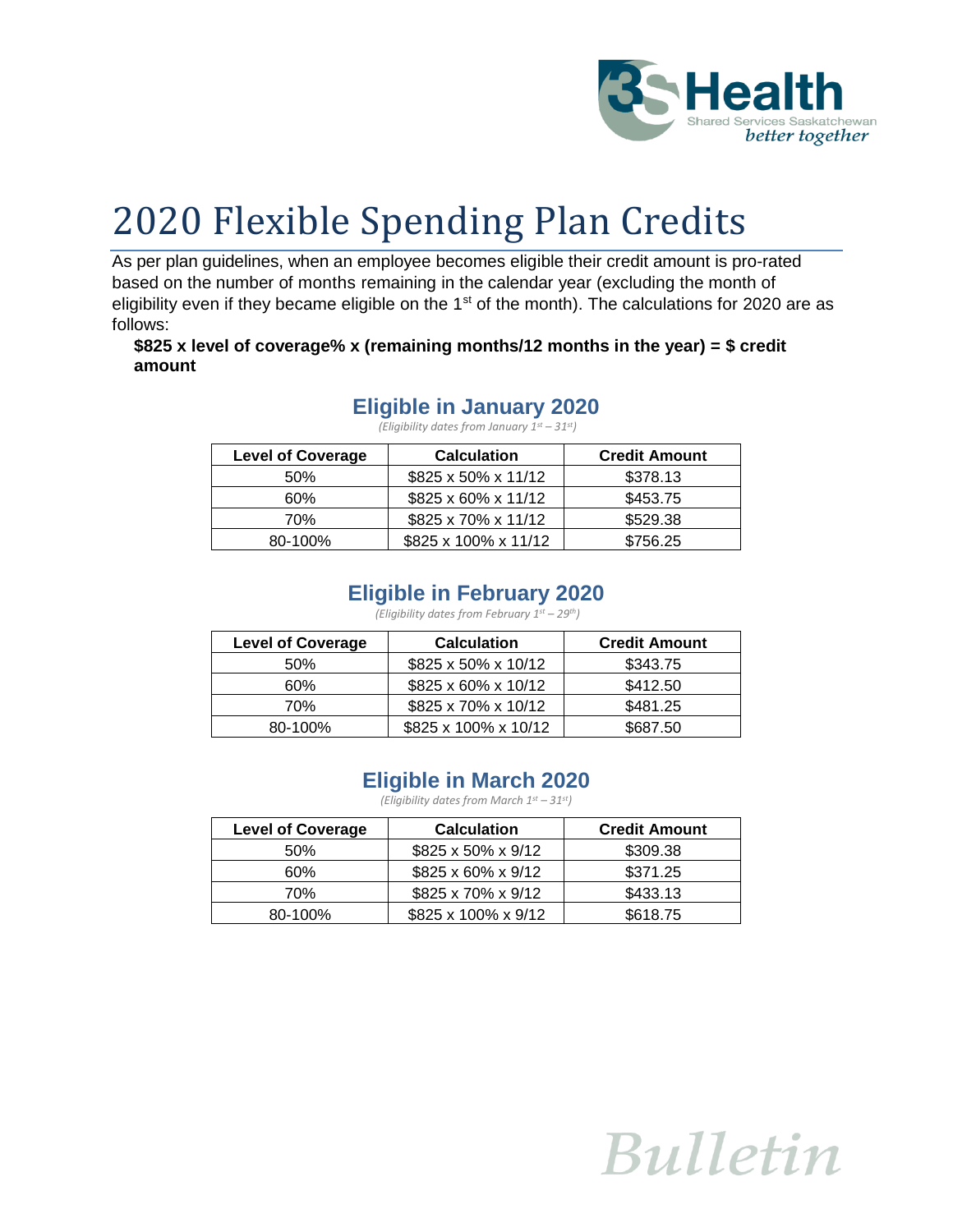

#### **Eligible in April 2020**

| (Eligibility dates from April $1^{st}$ – 30 <sup>th</sup> ) |  |  |
|-------------------------------------------------------------|--|--|
|                                                             |  |  |

| <b>Level of Coverage</b> | <b>Calculation</b>  | <b>Credit Amount</b> |
|--------------------------|---------------------|----------------------|
| 50%                      | \$825 x 50% x 8/12  | \$275.00             |
| 60%                      | \$825 x 60% x 8/12  | \$330.00             |
| 70%                      | \$825 x 70% x 8/12  | \$385.00             |
| 80-100%                  | \$825 x 100% x 8/12 | \$550.00             |

## **Eligible in May 2020**

*(Eligibility dates from May 1st – 31st)*

| <b>Level of Coverage</b> | <b>Calculation</b>  | <b>Credit Amount</b> |
|--------------------------|---------------------|----------------------|
| .50%                     | \$825 x 50% x 7/12  | \$240.63             |
| 60%                      | \$825 x 60% x 7/12  | \$288.75             |
| 70%                      | \$825 x 70% x 7/12  | \$336.88             |
| 80-100%                  | \$825 x 100% x 7/12 | \$481.25             |

#### **Eligible in June 2020**

*(Eligibility dates from June 1st – 30th)*

| <b>Level of Coverage</b> | <b>Calculation</b>  | <b>Credit Amount</b> |
|--------------------------|---------------------|----------------------|
| 50%                      | \$825 x 50% x 6/12  | \$206.25             |
| 60%                      | \$825 x 60% x 6/12  | \$247.50             |
| 70%                      | \$825 x 70% x 6/12  | \$288.75             |
| 80-100%                  | \$825 x 100% x 6/12 | \$412.50             |

## **Eligible in July 2020**

*(Eligibility dates from July 1st – 31st)*

| <b>Level of Coverage</b> | <b>Calculation</b>             | <b>Credit Amount</b> |
|--------------------------|--------------------------------|----------------------|
| 50%                      | $$825 \times 50\% \times 5/12$ | \$171.88             |
| 60%                      | \$825 x 60% x 5/12             | \$206.25             |
| 70%                      | \$825 x 70% x 5/12             | \$240.63             |
| 80-100%                  | \$825 x 100% x 5/12            | \$343.75             |

# **Eligible in August 2020**

*(Eligibility dates from August 1st – 31st)*

| <b>Level of Coverage</b> | <b>Calculation</b>  | <b>Credit Amount</b> |
|--------------------------|---------------------|----------------------|
| 50%                      | \$825 x 50% x 4/12  | \$137.50             |
| 60%                      | \$825 x 60% x 4/12  | \$165.00             |
| 70%                      | \$825 x 70% x 4/12  | \$192.50             |
| 80-100%                  | \$825 x 100% x 4/12 | \$275.00             |